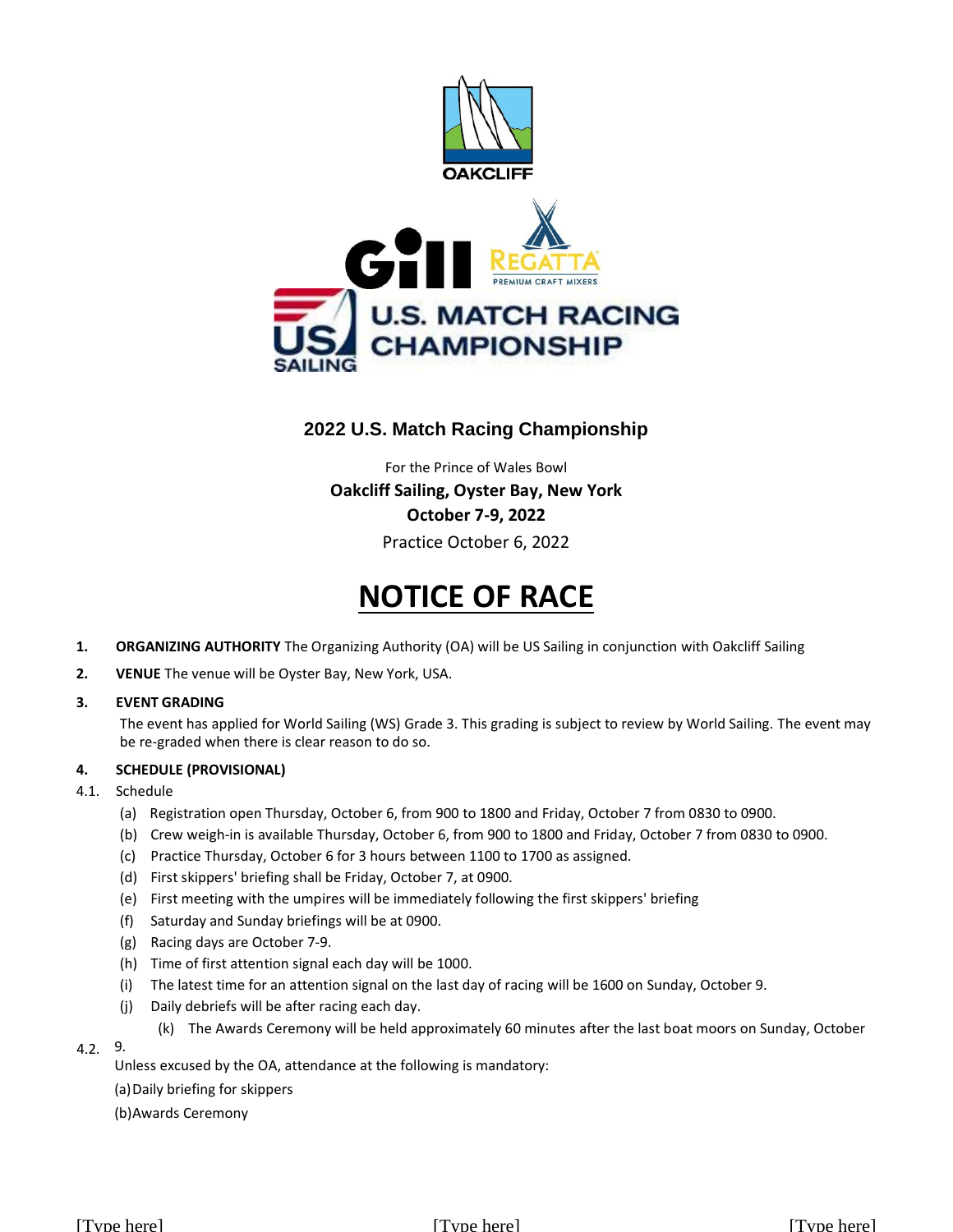#### **SKIPPERS ELIGIBILITY 5.**

- Up to ten (10) skippers will be invited. Only skippers invited by the Invitation Committee of the U.S. Match Racing 5.1.Invitation Championships Committee (USMRCC) will be eligible to enter this event. See **NoR 17 "Invitations."**
- 5.2. To remain eligible a skipper shall confirm acceptance of the invitation in writing by registering and paying the entry fee directly to Oakcliff Sailing in the manner and by the date specified in the letter of invitation.
- 5.3. There is no citizenship or club/association membership required for this event.
- 5.4. All competitors shall be members of US Sailing at the time of registration and during the event. International competitors must be members of US Sailing or their MNA.
- 5.5. All competitors shall meet the eligibility requirements of World Sailing regulation 19.2.
- 5.6. All competitors shall obtain a [World Sailing Sailor ID](https://www.sailing.org/isafsailor) by registering online. Skippers shall inform the OA of their World Sailing Sailor ID at registration.
- 5.7. The registered skippers shall helm the boat at all times while racing except in an emergency or when excused by the OA.

# **6. ENTRIES**

# 6.1. **Entering**

- (a) Entries will only be accepted from invited skippers, see **NoR 17 "Invitations."**
- (b) The skipper shall be entered on completion of registration, crew weighing and the payment of all fees and deposits. The damage deposit shall be paid to Oakcliff Sailing at event registration.
- (c) Both the full entry fee and damage deposit must be paid before a team can sail in any practice session, clinic or the

#### regatta.

(d) The Selection Committee will commence issuing invitations following the qualifier events and issue any open invitations beginning on **August 15, 2022**, and will continue to issue invitations until the event is fully subscribed.

# 6.2. **Entry Fee**

An entry fee of **\$1100.00** shall be paid directly to Oakcliff Sailing by the date and in the manner specified in the invitation letter. The **\$300.00 entry bond** of the entry fee shall be non-refundable.

# 6.3. **Damage Deposit**

- (a) In addition to the entry fee in **NoR 6.2** above there is an initial damage deposit of **\$2500 USD** that shall be paid at registration, unless extended by the OA. This deposit is the maximum payable by the skipper as a result of any one incident.
- (b) If a deduction from the damage deposit is decided by the OA, it may require that the deposit be restored to its original amount before the skipper will be permitted to continue in the event.
- (c) Any remaining deposit after the event will be refunded within 30 days after the event.

# 6.4. **Withdrawal**

When a skipper accepts an invitation and later withdraws within two months of the event or leaves the event before the end without written approval from the OA, a zero score may be applied to their ranking points for that event by World Sailing. (World Sailing Regulation 27.2)

# **7. RULES**

- 7.1. The event will be governed by the rules as defined by The Racing Rules of Sailing, including Appendix C and the following documents:
	- (a) The current US Sailing Regulations which govern all US Sailing Championships and Qualifying Events. In particular, Regulations 2.02, 4.02, 10, 13, and 14.04 apply, although other Regulations may be applicable as well. The Regulations can be located a[t https://cdn.ussailing.org/wp-content/uploads/2019/11/US-Sailing-](https://cdn.ussailing.org/wp-content/uploads/2019/11/US-Sailing-Regulations-2021-11-13.pdf)[Regulations-2021-11-13.pdf](https://cdn.ussailing.org/wp-content/uploads/2019/11/US-Sailing-Regulations-2021-11-13.pdf)
	- (b) [US Sailing's current Championship Conditions](https://www.ussailing.org/competition/resources/championship-conditions/)
	- (c) US Sailing's current Championships Code of Conduct which can be located at [https://cdn.ussailing.org/wp](https://cdn.ussailing.org/wp-content/uploads/2018/01/FinalChampionships_CodeofConduct3-21-17-1.pdf)[content/uploads/2018/01/FinalChampionships CodeofConduct3-21-17-1.pdf](https://cdn.ussailing.org/wp-content/uploads/2018/01/FinalChampionships_CodeofConduct3-21-17-1.pdf)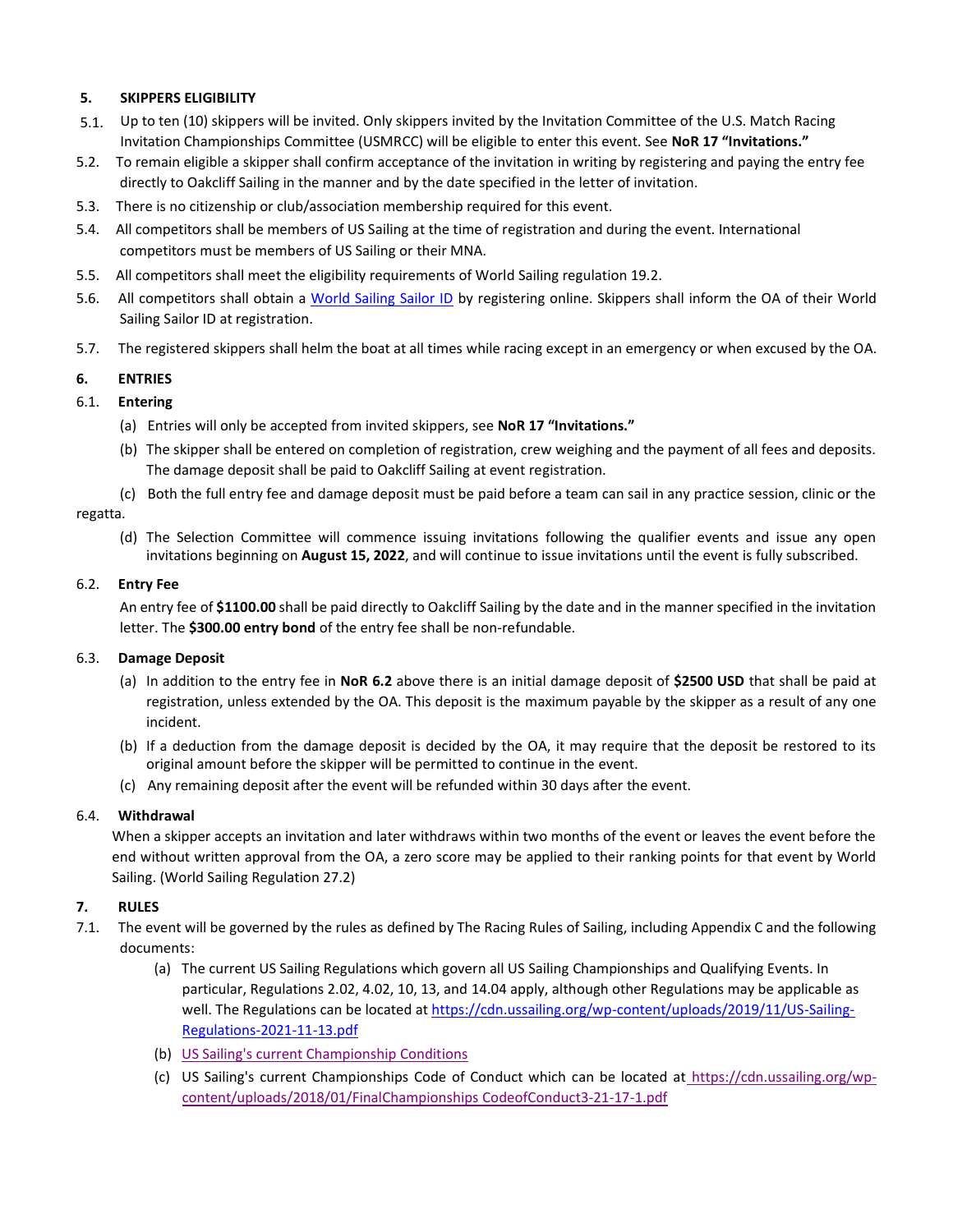- (d) The current [US Match Racing Championship Conditions.](https://www.ussailing.org/wp-content/uploads/2022/01/Championship-Conditions-for-the-USMRC-2022.pdf)
- 7.2. **If there is a Nations Cup event in 2023 this championship will be a "protected competition" (see US Sailing Regulation 12.03).**
- 7.3. [**DP]** Competitors and support persons shall comply with any reasonable request from an event official. Failure to comply may be misconduct. Reasonable actions by event officials to implement COVID-19 guidance, protocols or legislation even if they later prove to have been unnecessary, are not improper actions or omissions.
- 7.4. Class rules will not apply.
- 7.5. The rules for the handling of boats will apply and will also apply to any clinics, practice sailing and sponsor races.
- 7.6. **Major Alterations to the RRS**
	- (a) Per US Sailing Regulations **10.04, A., 1**. "each competitor shall wear a USCG approved PFD at all times while on the water, except for brief periods while adding or removing clothing." (Changes RRS 40 and the preamble to Part 4). In addition, per US Sailing Regulations **10.04 D** the Notice of Race and Sailing Instructions shall include the following words "A violation of this Instruction may be protested by race officials or a competitor; however, an inadvertent and momentary breach of this instruction may receive a penalty less than disqualification at the discretion of the protest committee. This changes **rule 64.1**"
	- (b) RRS 28.1, 35, 60.1, 62.1(a), 63.1, A5, and C8.6 will also be changed in the Sailing Instructions.
- 7.6 The OA reserves the right to amend this NOR. Any amendments to the NOR shall be posted on the official regatta notice board at Oakcliff Sailing... <https://theclubspot.com/regatta/PzTIq3Fc6e>

As a courtesy, duplicate amendments may be posted on the US Sailing website at: <https://www.ussailing.org/competition/championships/2022-u-s-match-racing-championship/>

# **8. BOATS AND SAILS**

- 8.1. The event will be sailed in M40 type boats.
- 8.2. Eight (8) boats will be provided.
- 8.3. The following sails will be provided for each boat: Mainsail, Genoa, Jib, and Spinnaker.
- 8.4. Boats will be allocated by draw and rotated daily. Boats may also be assigned during any stage by the OA or RC.
- 8.5. The OA or RC may require rotation of sails for any reason. Rotation of sails by the OA or RC shall NOT be grounds for redress by a competitor. This changes **RRS 62.1(a).**

# **9. CREW (INCLUDING SKIPPER)**

- 9.1. The number of crew (including the skipper) shall be five (5) or six (6). All registered crew shall sail all races.
- 9.2. The total weight of the crew, including the skipper, dressed in at least shorts and shirts, shall not exceed 437.5 kg or 964.5 lbs.
- 9.3. Crew weight shall be checked at registration, and no further weigh-in shall be required, except for substitute crew.
- 9.4. When a registered skipper is unable to continue in the event, the USMRCC representative responsible for the event may authorize an original crew member to substitute. **(USWMRC Conditions Sec. 7.1 (a))**
- 9.5. When a registered crew member is unable to continue in the event, the USMRCC representative responsible for the event may authorize a substitute, a temporary substitute or other adjustment. Per the US Sailing Championship Conditions the substituted sailor shall meet all eligibility requirements and shall be very close in weight to the substituted sailor. The USMRCC representative (OA representative) will have sole authority for determining whether the reason for substitution and the proposed sailor are acceptable. **(USWMRC Conditions Sec. 7.1 (a)).**

# **10. EVENT FORMAT**

- 10.1. The event format will consist of Round Robin(s), Knock-out Series and Finals racing. The format will be specified in the sailing instructions.
- 10.2. Per **USMRC Conditions 9.2** "Should wind, weather or other conditions make it unlikely to complete the scheduled number of races within the time schedule, the event format may be terminated, shortened or altered in order to declare a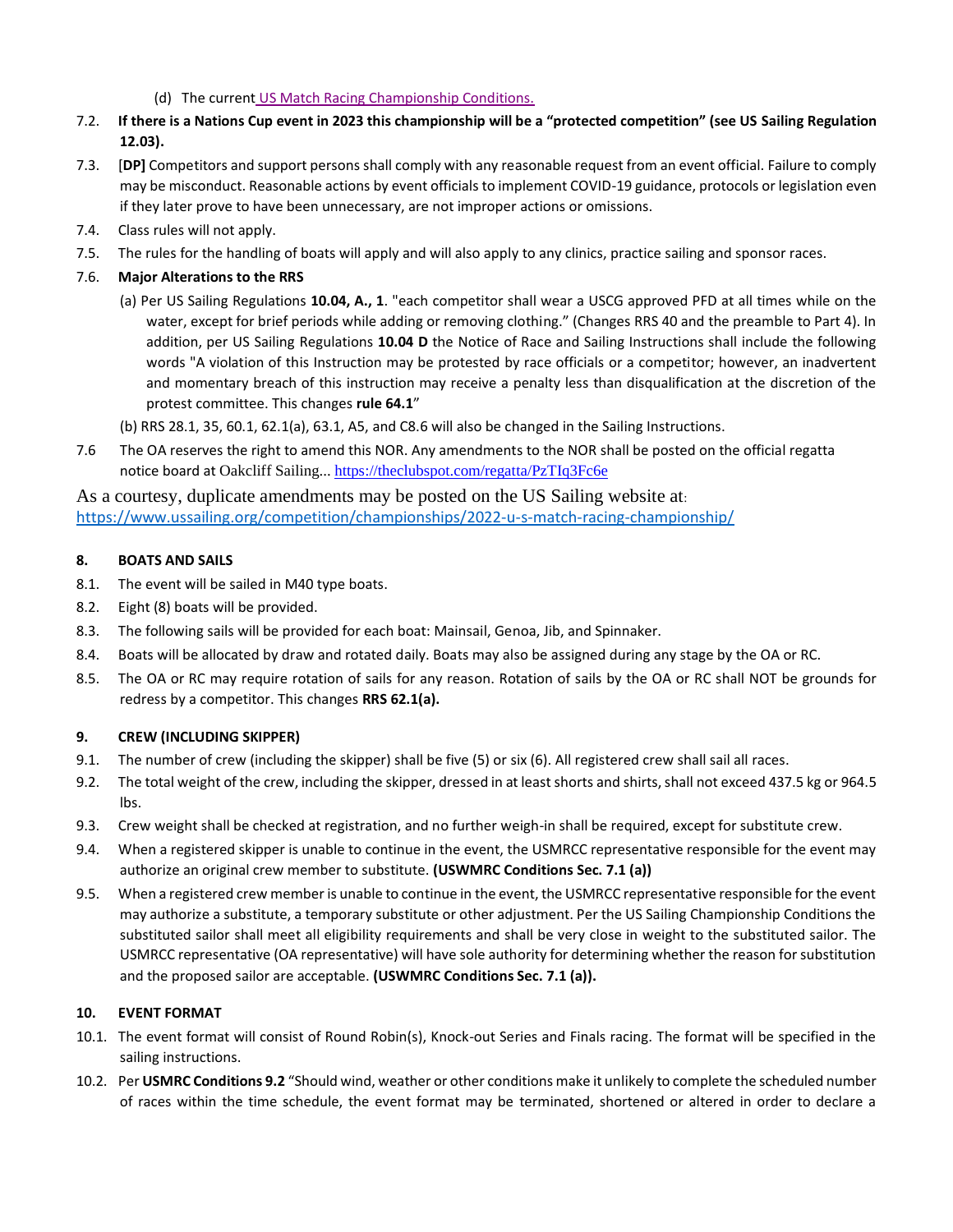Champion. A one race knockout series will be avoided if at all possible. The US Sailing Representative in conjunction with the Race Committee shall determine actions and decisions to be taken regarding results when not resolved by RRS Appendix C."

# **11. COURSE**

- 11.1. The course will be windward/leeward with starboard roundings, finishing downwind.
- 11.2. The intended race area will be Oyster Bay, NY.

# **12. ADVERTISING**

- 12.1. As boats and equipment will be supplied by the Organizing Authority, World Sailing regulation 20.4 applies. Each boat will be required to display advertising as supplied by the OA.
- 12.2. Competitors may be permitted to display advertising ashore at the venue, but this is subject to individual negotiation with the OA.
- 12.3. Boats shall not be permitted the right to protest for breaches of any rules regarding advertising (amends **RRS 60.1**).

# **13. PRIZES**

- 13.1. The **Prince of Wales Bowl** will be presented to the first-place team.
- 13.2. Only a team that is 100% US citizens or resident aliens throughout the Championship Finals may be declared U.S. National Champion. A "US citizen" is a person who has, or is eligible to have, a US passport. A "resident alien" is a person who does not have a US passport but who has a Permanent Resident Card ("Green Card").
- 13.3. US Sailing Medals will be awarded to the competitors finishing in first through third places.
- 13.4. Invitations: The top placing eligible skipper (per U.S. Match Racing Championship Conditions) will be invited to the **2023 U.S. Match Racing Championship** hosted by Rochester YC September 22-24, 2023. Should the qualifying skipper decline her spot to the 2023 USMRC, the spot will be filled by the USMRCC's Invitation Committee process per the USMRC Conditions.
- 13.5. Invitations: If there is a Nations Cup held in 2023, the top placing skipper at the U.S. Match Racing Championship who is a U.S. Passport holder and not representing another MNA will be the U. S. Representative for the Open Nations Cup event. Should the qualifying skipper decline their spot, the next highest placing skipper shall receive the invitation. The skipper going to the Nations Cup shall promptly nominate their crew (US Sailing Members and U.S. Passport holders who are not representing any other MNA) to the US Sailing's International Selection Committee for approval.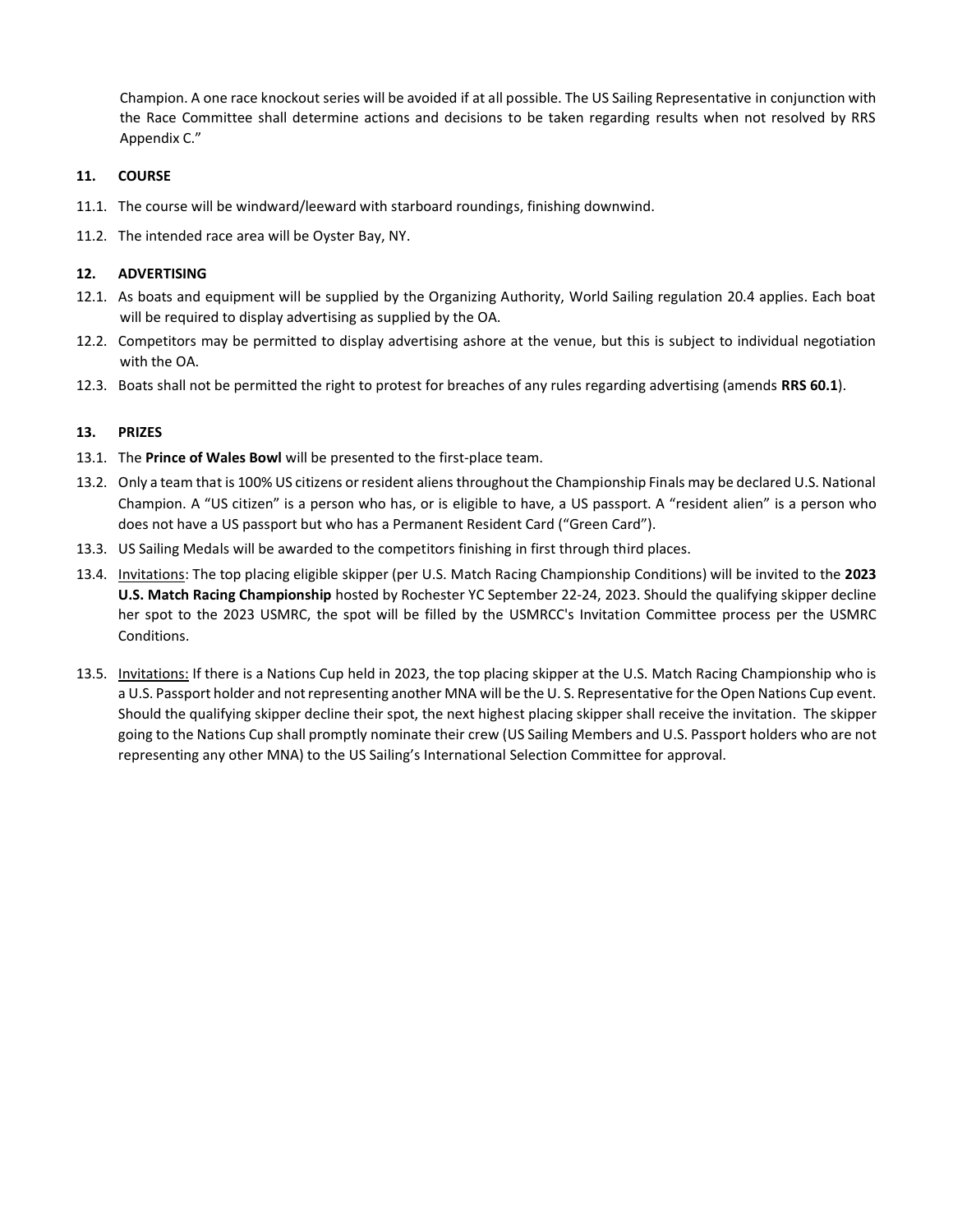# **14. If there is a Nations Cup 2023 this event will be a Protected Competition**

14.1. US Sailing Regulation 12.03, Protected Competitions, will be in effect for this event only if there is a Nations Cup 2023. The following rules and procedures will apply.

- (a) The US Sailing prescriptions to rules 63.1 and 63.2 shall apply to a Protected Competition, except that "when practicable" in the prescripton are deleted.
- (b) Protest committees shall include at least 33.3% Sailor Athlete representation as per Section 105 of the US Sailing Bylaws <https://cdn.ussailing.org/wp-content/uploads/2019/11/US-Sailing-Bylaws-2021-11-13.pdf> and USOPC Bylaws Section 8.5.1(b). At least half those Sailor athletes must be either 10 year Sailor Athletes and the remaining Sailor Athletes must be 10 Year Sailor Athletes or 10 Year + Sailor athletes.
- (c) The right of appeal will not be denied under rule 70.5 (a), (b) or (c), but an expedited appeal process may be used that balances the needs of the competitor for certainty with respect to berths in future competitions and sufficient time to prepare the arguments and evidence for the appeal.
- (d) Note: There is no appeal from a decision made under rule C5, C6, C7 or C8 and a party to the hearing may not ask for a reopening (see rule C9,1).
- (e) Any boat that is a party to a redress hearing may be represented by up to two individuals. This changes rule 63.3(a).
- (f) If a hearing is scheduled after the event is concluded and after the sailors and officials have left the venue, it will be scheduled as soon as possible, and in a place and manner chosen with deference to the competitor's preferences or circumstances; and parties to the hearing have the right to be present telephonically or via video feed as appropriate, provided all participants can hear and speak to each other.
- 14.2. Other Rule Changes
- (a) Rule 65.2 is changed as follows: "seven days" is changed to "24 hours" and "promptly" is changed to "within 24 hours".
- (b) Rule 66.1, Reopening a Hearing, second sentence is deleted and replaced by: However, if an appeal of its decision has been sent to the national authority, the hearing shall not be reopened unless the national authority requires reopening under rule R5.4 or decides the appeal cannot be considered.

14.3Expedited appeals procedure. The expedited appeals system in rule R8, Expedited Appeals, will be used see <https://www.ussailing.org/wp-content/uploads/2018/01/2017-Expedited-Appeals.pdf>

# **15. MEDIA, IMAGES and SOUND**

By participating in this event, competitors automatically grant to the organizing authority and the event sponsors the unconditional, perpetual right and authority to publish and broadcast anywhere in the world, for any purpose and in any media, the names, images, and biographical information relating to the crew and photographs, video footage, and audio recordings taken of the boat and its crew prior to, during, and after the race without compensation.

# **16. COACH BOATS**

This event is designated as a US Sailing Grade 3 Event for coaching purposes. See the US Sailing's Coaching and Support Boat Policy at <https://www.ussailing.org/competition/resources/coaching-and-support-boat-policy> There will be no private/team coaching nor US Sailing-supplied coaches during the regatta.

# **17. INVITATIONS**

- 17.1. The winning skipper from the most recent USMRC Championship Finals will receive an automatic invitation to this Championship Finals.
- 17.2. If there is a USMRC Qualifier Series, the top placing eligible skippers from each qualifier will receive an invitation to this Championship Finals.
- 17.3. All other invitations are by resume only. Requests for Invitation Please send an email with your interest and resume to the chair of the US Sailing Match Racing Championship Committee (Bill Simon) at: [foursimon@aol.com.](mailto:foursimon@aol.com)

# **18. DISCLAIMER**

Sailing is an activity that has an inherent risk of damage and injury. Competitors in this race participate entirely at their own risk. See RRS 3, Decision to Race. The race organizers (OA, race committee, PC, host club, sponsors, or any other organization or official) will not be responsible for damage to any boat or other property or the injury to any competitor,